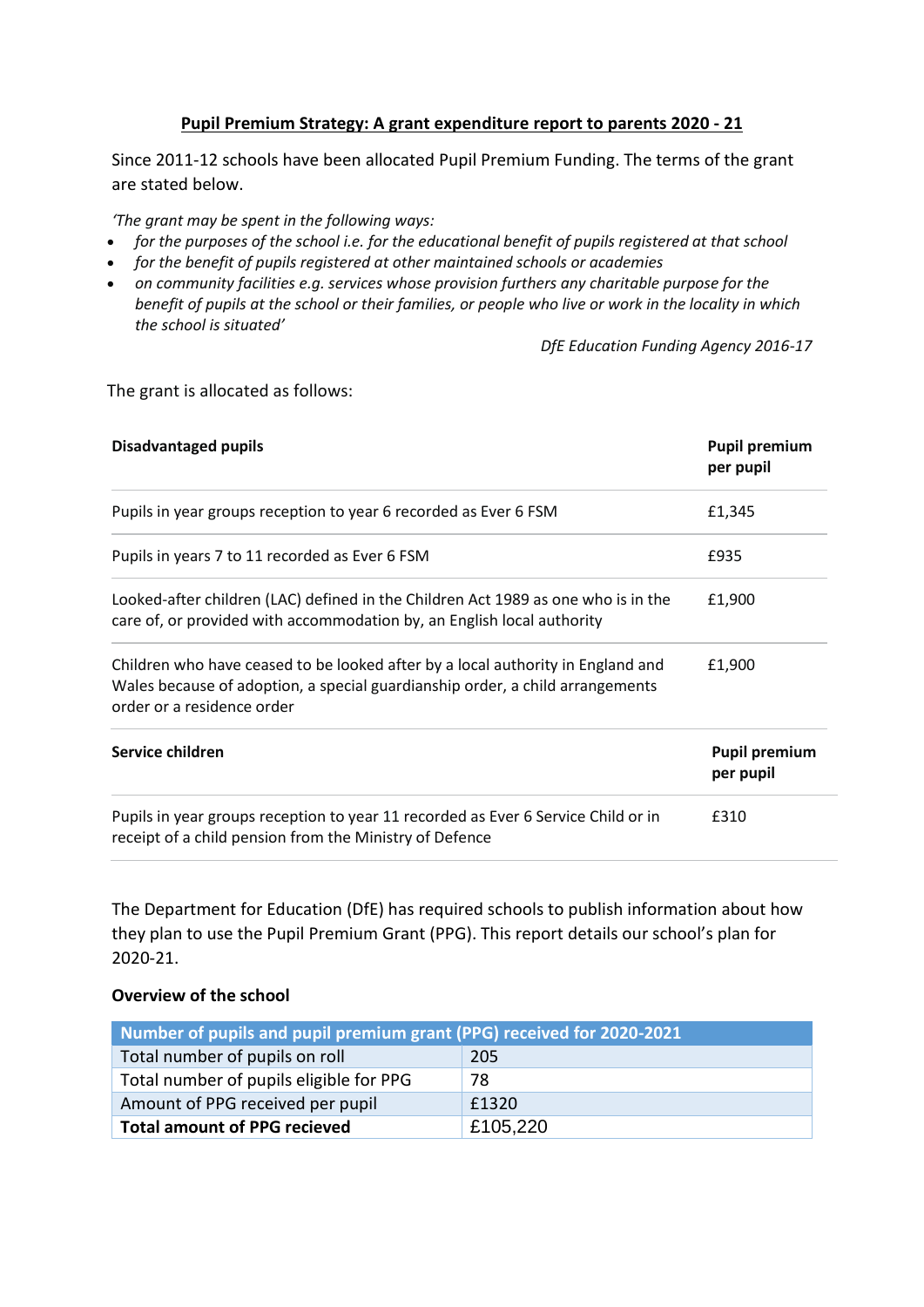## **Pupil Premium Strategy**

## **Barriers and challenges to educational achievement faced by pupils eligible for Pupil Premium**

PP children's attainment is generally lower on entry compared with the NPP children. Very low levels of speech, language and communication of PP children on entry to YR. A limited vocabulary of the more able readers.

Lower reading speed and fluency of PP children.

Mental health and emotional wellbeing of many of our children.

Attendance of our PP children compared with our NPP children.

### **Nature of support planned for 2020-21**

## **Accelerated Progress Teaching**

2 Teachers in Y2 & 6, 5 mornings per week to teach in 1:15 or smaller ratios.

Additional group teaching in Years 4 & 5 to boost lower attaining pupils.

Additional targeted teaching in Years 1 & 2 to boost Phonics and Key skills.

All year groups to have targeted in class support for pupil premium children identified as having lower attainment when compared with their peers.

Additional Teaching Assistant in Reception to boost on entry progress.

## **Phonics based teaching**

Soundswrite programme taught whole class in all year groups.

All TAs are fully Soundswrite trained, therefore targeted groups are delivered for children who need extra support in phonics and spelling.

# **Transition**

Transition books given to key children in Summer term.

Visits to new classrooms done for children with SEN, particularly from Y2 to 3.

Whole school transition days planned for children to complete lessons with their new teacher.

Y6 transition meetings with high school staff.

Liaison with high school SENCos.

New Reception parents invited to a New Starters meeting during Summer term.

Inspire sessions completed for all new EYFS children.

Nursery visits completed to identify any additional visits children may need, and to hand over important information about each child.

# **Reading breakfast provision**

Targeted children invited to Reading Breakfast club. All children in the club read 1:1 daily with an adult. Breakfast provided for these pupils.

# **Homework clubs**

Homework clubs after school from 3-4pm for all children. Parents can sign up to these. In addition, teachers add children to support parents if children are not completing homework.

### **Nurture Provision**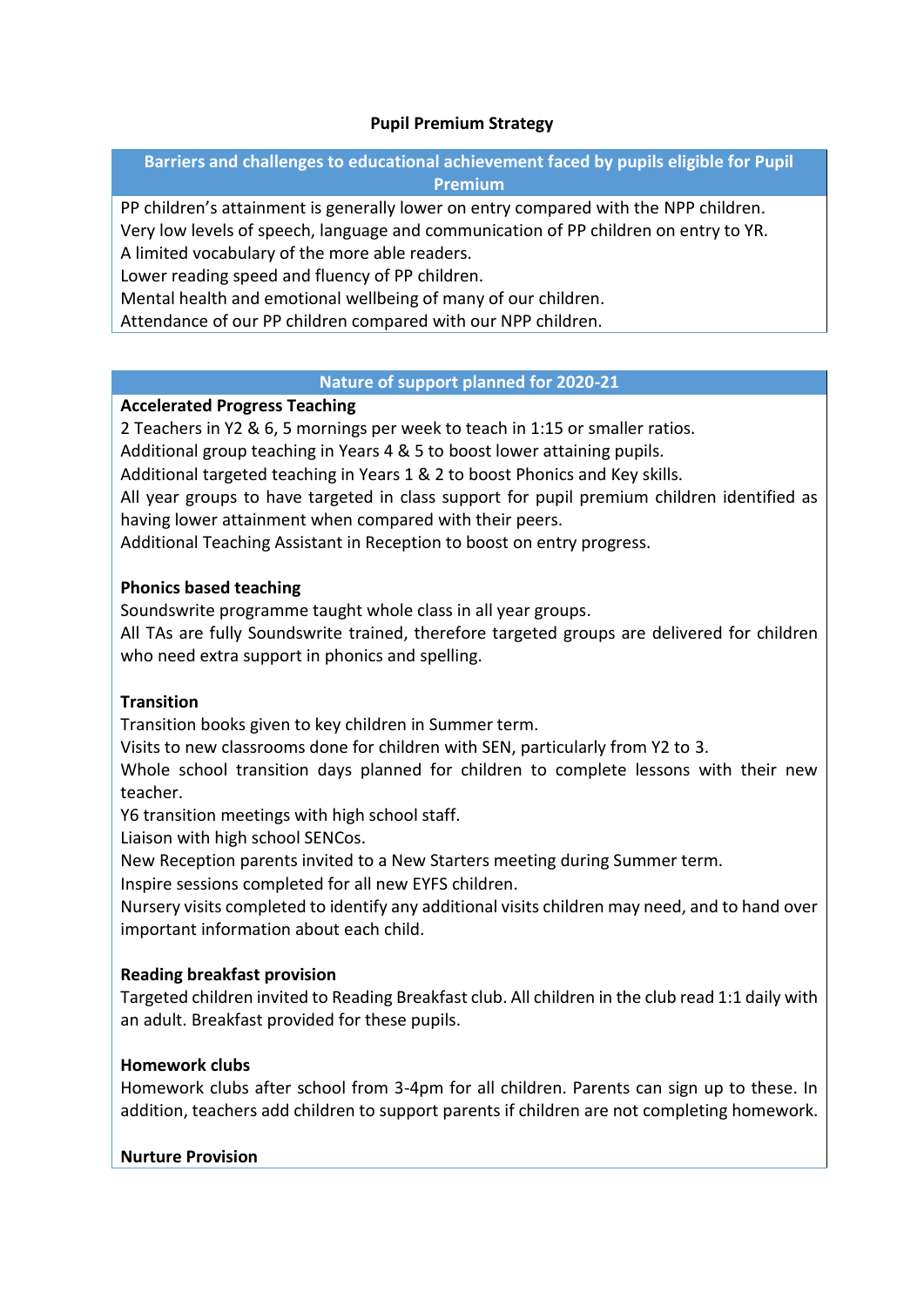The Woodlands Nurture provision is for small groups of children and will provide direct work and opportunities to talk.

The Woodlands offers:

- Social skills sessions
- Nurture groups

### **Marking and Feedback**

Children's work marked with clear next steps. Children action all corrections and next steps in green pen to show the impact from the marking.

## **Experiential learning**

A broad and balanced curriculum offered to all pupils. A particular emphasis and focus whole school on outdoor learning is well under way. Staff CPD has widened the skills in school which are now evident in the provision on offer. Newly designed Curriculum which is child-led, question based and experience based.

A wide range of curriculum trips provided, with a subsidised cost to all PP children.

### **Other uses for PPG**

Uniform voucher given to all pupils in receipt of free school meals.

## **Measuring the impact of PPG spending**

### **Accelerated Progress Teaching**

Data is analysed each half term to track the progress of each cohort, including Pupil Premium children. Actions are then given per class in order to review current provision, provide up to date target groups and identify the children who may be struggling.

### **Phonics based teaching**

Phonics assessments completed and data reviewed to ensure children in EYFS and Y1 are on track to meet the required standard at the end of Y1. Intervention groups put in place for the children who need additional support in learning these sounds.

Phonics screening test data for Y1 and re-takes in Y2 analysed to show the impact of the Soundswrite provision.

# **Transition**

Observations of children, consultations with pupils and their parents will inform us of any anxieties or other issues surrounding transition.

### **Reading breakfast provision**

Tracking the amount of times children in this club are reading, along with their reading levels and progress will give us an assessment of the impact this club is having.

### **Homework clubs**

Assessment data used as part of the information on how children in the clubs are performing compared with the progress they made before attending.

Discussions with parents to confirm that the club has made for an easier home life without the pressures of completing the homework.